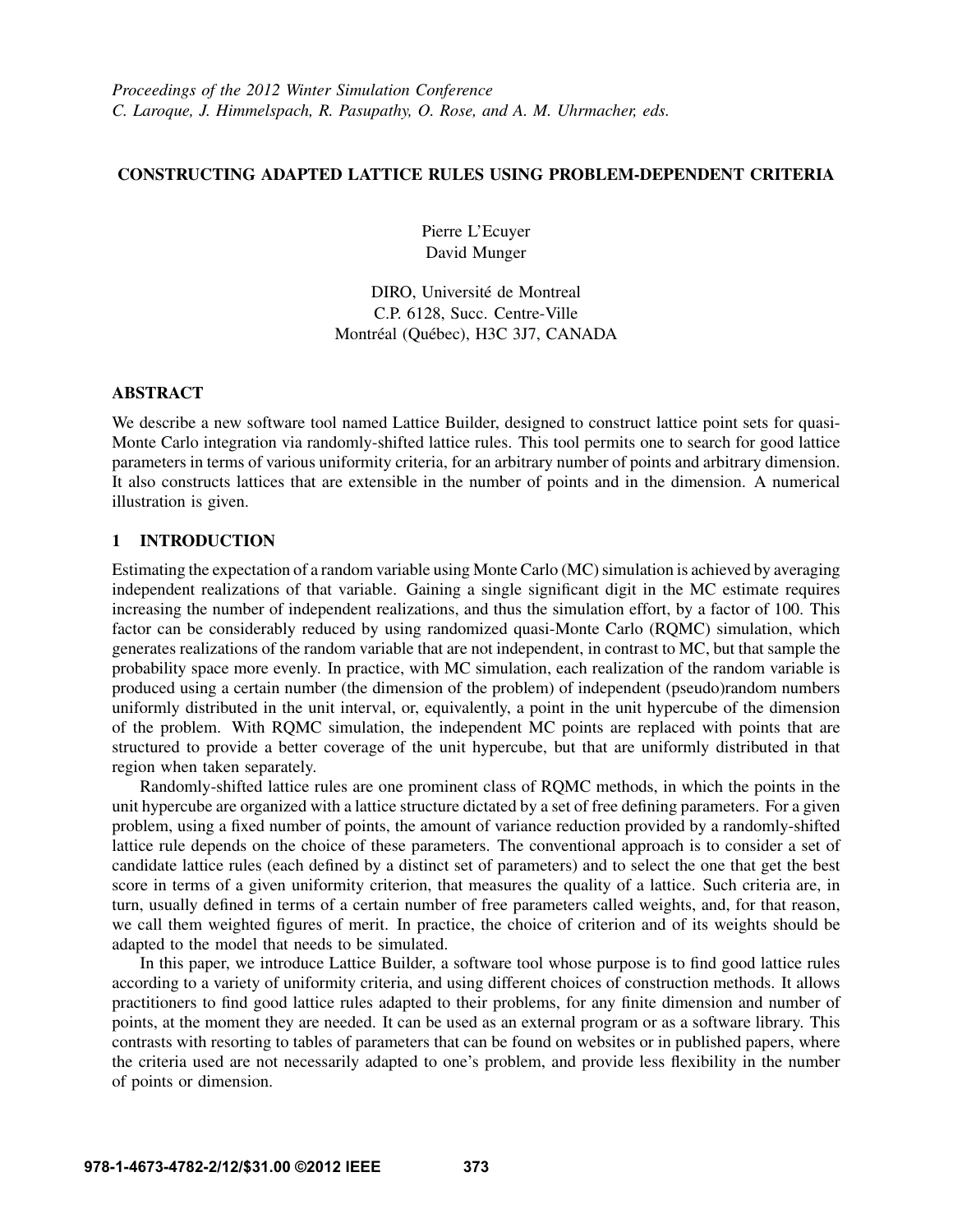The paper is organized as follows. In Section 2, we formalize the above discussion and we present Lattice Builder. In Section 3, we illustrate how it can be used for the simulation of the payoff of financial options based on the Heston volatility model.

### 2 CHOOSING GOOD LATTICES RULES WITH LATTICE BUILDER

### 2.1 Lattice Rules

The context is the estimation of the expectation  $\mu = \mathbb{E}[X]$  of a real-valued random variable *X*. The MC simulation of one realization of *X* is generally performed by drawing (pseudo)random numbers uniformly distributed in the interval (0,1) and by using these to compute the value of *X*. Let *s* denote the number of these numbers required to produce one realization of *X*, and let us collect them into a random vector U uniformly distributed in  $(0,1)^s$ , such that  $X = f(U)$  for some  $f:(0,1)^s \to \mathbb{R}$ . The *n*-point MC estimator for  $\mu = \mathbb{E}[f(\mathbf{U})]$  is

$$
\hat{\mu} = \frac{1}{n} \sum_{i=0}^{n-1} f(\mathbf{U}_i),\tag{1}
$$

where  $U_0, \ldots, U_{n-1}$  are independent realizations of U. The RQMC estimator for  $\mu$  using a randomly-shifted lattice rule has the same form as (1), but with  $U_0, \ldots, U_{n-1}$  taken from a randomly shifted rank-1 lattice point set

$$
Q_n = \{ \mathbf{U}_i = (\mathbf{u}_i + \mathbf{U}) \bmod 1 : \mathbf{u}_i \in Q_n^0 \},
$$

where the modulo is applied coordinate-wise. U is called here the random shift, and where

$$
Q_n^0 = {\mathbf{u}_i = (i\mathbf{a} \bmod n)/n : i = 0,...,n-1},
$$

is the deterministic lattice point set specified by the *generating vector*  $\mathbf{a} = (a_1, \ldots, a_s) \in \mathbb{Z}^s$ . In that case, (1) is called a *randomly-shifted rank-1 lattice rule*. For fixed *n* and  $f$ , the variance of  $\hat{\mu}$  depends on the choice of a and can be significantly reduced with respect to MC if a is well chosen.

Lattice Builder also supports the construction of extensible lattice rules. In that case, we can consider a sequence of lattice point sets  $Q_h^0$  $b_0^0$  ⊂ ··· ⊂  $Q_{b^p}^0$ , for a given prime base *b* and a maximum level *p*, all with the same generating vector **a**. Thus, one can start estimating an integral using the  $b^k$  lattice points of  $Q_{b^k}$ for some  $0 \le k \le p-1$ , and then refine the estimate as needed by evaluating the next *b*<sup>k</sup> lattice points of  $Q_{b^{k+1}} \setminus Q_{b^k}$ , and so on.

### 2.2 Uniformity Criteria

Lattice Builder supports a variety of uniformity criteria, appropriate for different uses. One of them is the weighted  $\mathcal{P}_2$  discrepancy (Hickernell 1998a; Sloan and Joe 1994):

$$
\mathscr{P}_2(Q_n^0) = \sum_{\emptyset \neq \mathfrak{u} \subseteq \{1,\dots,s\}} \chi_\mathfrak{u}^1 \sum_{i=0}^{n-1} \prod_{j \in \mathfrak{u}} 2\pi^2 B_2((ia_j/n) \mod 1) \tag{2}
$$

where  $B_2(x) = x^2 - x + 1/6$  is the second-degree Bernoulli polynomial, and the non-negative constants  $\gamma_{\mu}$  for the coordinate subsets (or projections)  $\mu \subseteq \{1,\ldots,s\}$  are the projection-dependent weights, which are left to be chosen. The criterion (2) is more sensitive to a bad distribution of the points of  $Q_n^0$  along projections u associated with larger weights  $\gamma_{\mu}$ . So, when minimizing (2), the quality of these projections will likely be better than that of projections with smaller weights. Intuitively, this indicates that larger weights should be assigned to projections along which *f* shows more variability.

More rigorously,  $f(x) - \mu$  can be decomposed into a sum of functions  $f_{\mu}(x)$  over non-empty subsets u ⊆ {1,...,*s*}, where each *f*<sup>u</sup> integrates to zero and depends only on the components of x whose indices are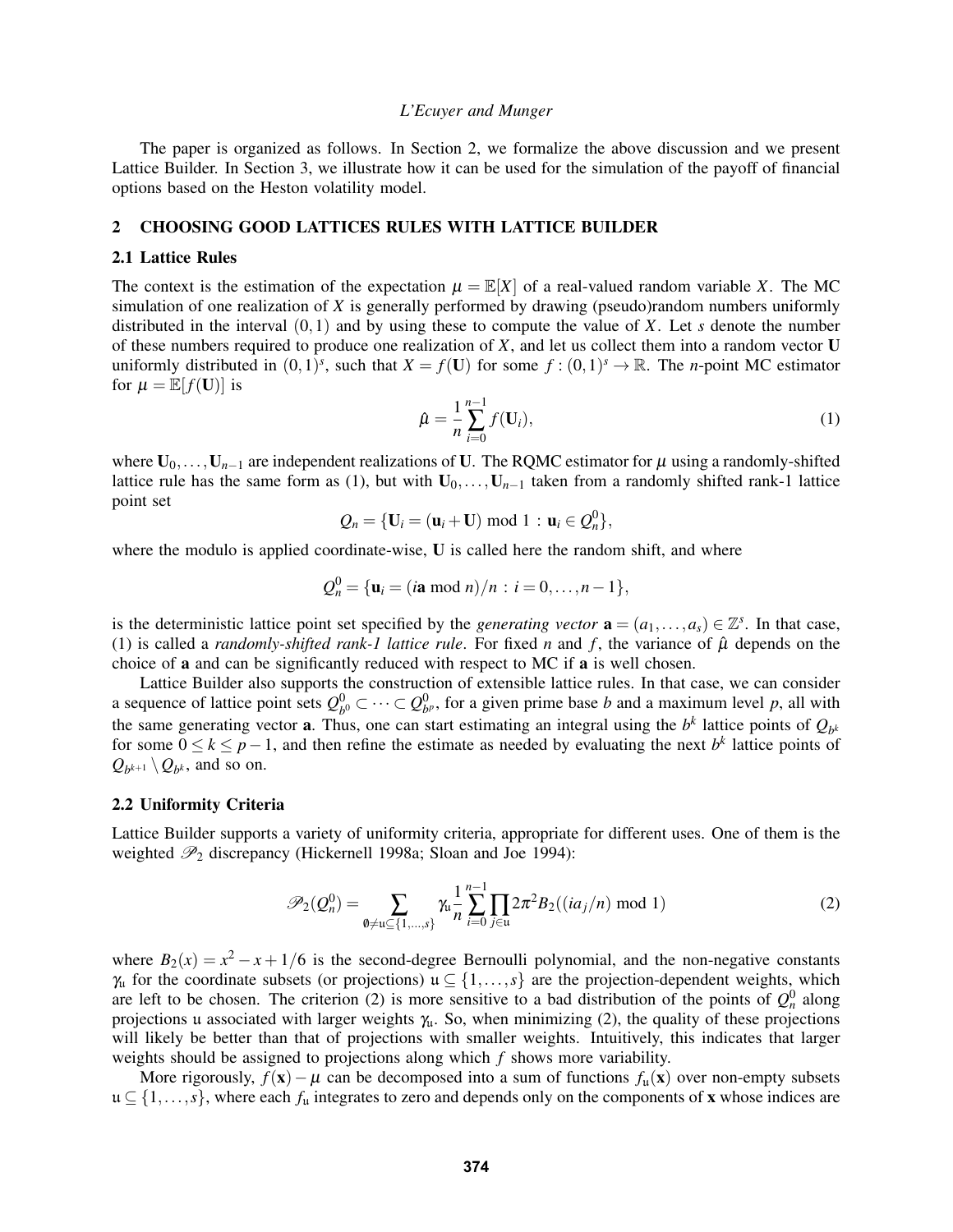in u. This is the functional ANOVA decomposition (see Owen 1998 and Liu and Owen 2006 for details) of *f* :

$$
f(\mathbf{x}) - \mu = \sum_{\emptyset \neq \mathfrak{u} \subseteq \{1,\ldots,s\}} f_{\mathfrak{u}}(\mathbf{x}).
$$

It follows that (2) is a uniformity criterion in the sense that, if the first-order partial derivatives of the integrand *f* are square integrable, then the RQMC variance Var $[\hat{\mu}_n]$  is bounded by  $\mathcal{V}_2^2(f)\mathcal{P}_2(Q_n^0)$ , where

$$
\mathscr{V}^2_2(f) = \sum_{\emptyset \neq \mathfrak{u} \subseteq \{1,\ldots,s\}} \gamma_{\mathfrak{u}}^{-1} (4\pi^2)^{|\mathfrak{u}|} \int_{[0,1)^{|\mathfrak{u}|}} \left|\frac{\partial^{|\mathfrak{u}|} f_{\mathfrak{u}}(\mathbf{x})}{\partial \mathbf{x}_{\mathfrak{u}}}\right|^2 d\mathbf{x},
$$

is the weighted square variation of *f* (Hickernell 1998a; Dick, Sloan, Wang, and Wozniakowski 2004; L'Ecuyer 2009), and where |u| is the cardinality of u, and  $\partial^{|\mu|} f_{\mu}(x)/\partial x_{\mu}$  denotes the mixed partial derivative of  $f_u$  to first order with respect to  $x_j$  for each  $j \in u$ , which, for example, is equal to  $\frac{\partial^3 f_{\{1,2,3\}}(x_1,x_2,x_3)}{\partial x_1 \partial x_2 \partial x_3}$  if  $\mathfrak{u} = \{1,2,3\}$ . We remark that an increase of  $\gamma_{\mathfrak{u}}$  puts a higher premium on reducing  $\mathcal{V}_2^2(f)$  significantly when *f* shows relatively important variability along u. Thus, from a practical standpoint, the weights  $\gamma_u$  should be chosen to reflect the variability of *f* along their respective projections u, in order to make (2) a better predictor of the RQMC variance. We also remark that the values of the weights for projections of order  $|u| = 1$  are irrelevant, because, for fixed *n* and *s*, all rank-1 lattices have identical one-dimensional projections consisting of *n* points equally spaced by a distance of  $1/n$ , with the first point at the origin, so their quality cannot be improved by changing  $a$ .

The  $\mathcal{P}_2$  discrepancy can be generalized as  $\mathcal{P}_\alpha$  with associated variation  $\mathcal{V}_\alpha$ , with  $\alpha > 1$ , which provide a bound on the RQMC variance for integrands with different smoothness properties. Larger values of  $\alpha$ correspond to smoother integrands in the sense that, for  $\mathcal{V}_{\alpha}(f)$  to remain finite, f must be smoother in some sense. Lattice Builder implements the  $\mathcal{P}_{\alpha}$  criterion for  $\alpha = 2, 4, 6, 8$ , for which it takes forms similar to (2) but involving Bernoulli polynomials of degree  $\alpha$  and different constant factors. Lattice Builder also supports the  $\mathcal{R}_{\alpha}$  criterion (Niederreiter 1992; Hickernell and Niederreiter 2003) and uniformity criteria based on the spectral test (L'Ecuyer and Lemieux 2000).

Specifying the projection-dependent weights  $\gamma_u$  for  $\emptyset \neq u \subseteq \{1,\ldots,s\}$  means specifying  $2^s-1$  parameters. The number of these input parameters can be reduced by using special cases of the projection-dependent weights. One possibility is to specify constants  $\gamma_1, \ldots, \gamma_s$ , where  $\gamma_j$  is the weight associated to the *j*-th coordinate, and set  $\gamma_{\mu} = \prod_{j \in \mu} \gamma_j$ . These are known as product weights (Hickernell 1998a; Hickernell 1998b; Sloan and Woźniakowski 1998). Alternatively, one can specify the *s* constants  $\Gamma_1, \ldots, \Gamma_s$  and set  $\gamma_\mu = \Gamma_{|\mu|}$ , so that the weights depend only on the order of the projection, and are known as order-dependent weights. A particular case is the order-dependent weights truncated at order *k* (Wang 2007), where Γ*<sup>k</sup>* > 0 and  $\Gamma_j = 0$  for all  $j > k$ . Lattice Builder evaluates the  $\mathcal{P}_\alpha$  and  $\mathcal{R}_\alpha$  criteria using efficient algorithms based on specific types of weights; see, for example, Cools, Kuo, and Nuyens (2006) or Nuyens and Cools (2006a).

#### 2.3 Selection Algorithms

Lattice Builder implements a collection of algorithms for searching for good lattice rules given a uniformity criterion with its weights. To give but a few examples, a popular choice is the component-by-component (CBC) construction (Kuo and Joe 2002), which consists in incrementally selecting the generating vector one coordinate at a time. Starting with  $j = 1$  up to *s*, this algorithm keeps  $a_1, \ldots, a_{j-1}$  fixed and selects 1 ≤ *a<sup>j</sup>* ≤ *n*−1 coprime with *n* that minimizes the chosen uniformity criterion of the lattice in dimension *j* defined by the generating vector  $(a_1, \ldots, a_j)$ . A randomized variant of this algorithm (Sinescu and L'Ecuyer 2009; Wang and Sloan 2006), which considers only a given number of randomly chosen values of  $a_j$ , is also supported. Lattice Builder also implements the fast CBC algorithm (Nuyens and Cools 2006a; Nuyens and Cools 2006c; Nuyens and Cools 2006b; Cools, Kuo, and Nuyens 2006) for the case where the number of points is an integer power of a prime base. Other possibilities include exhaustive search, fully random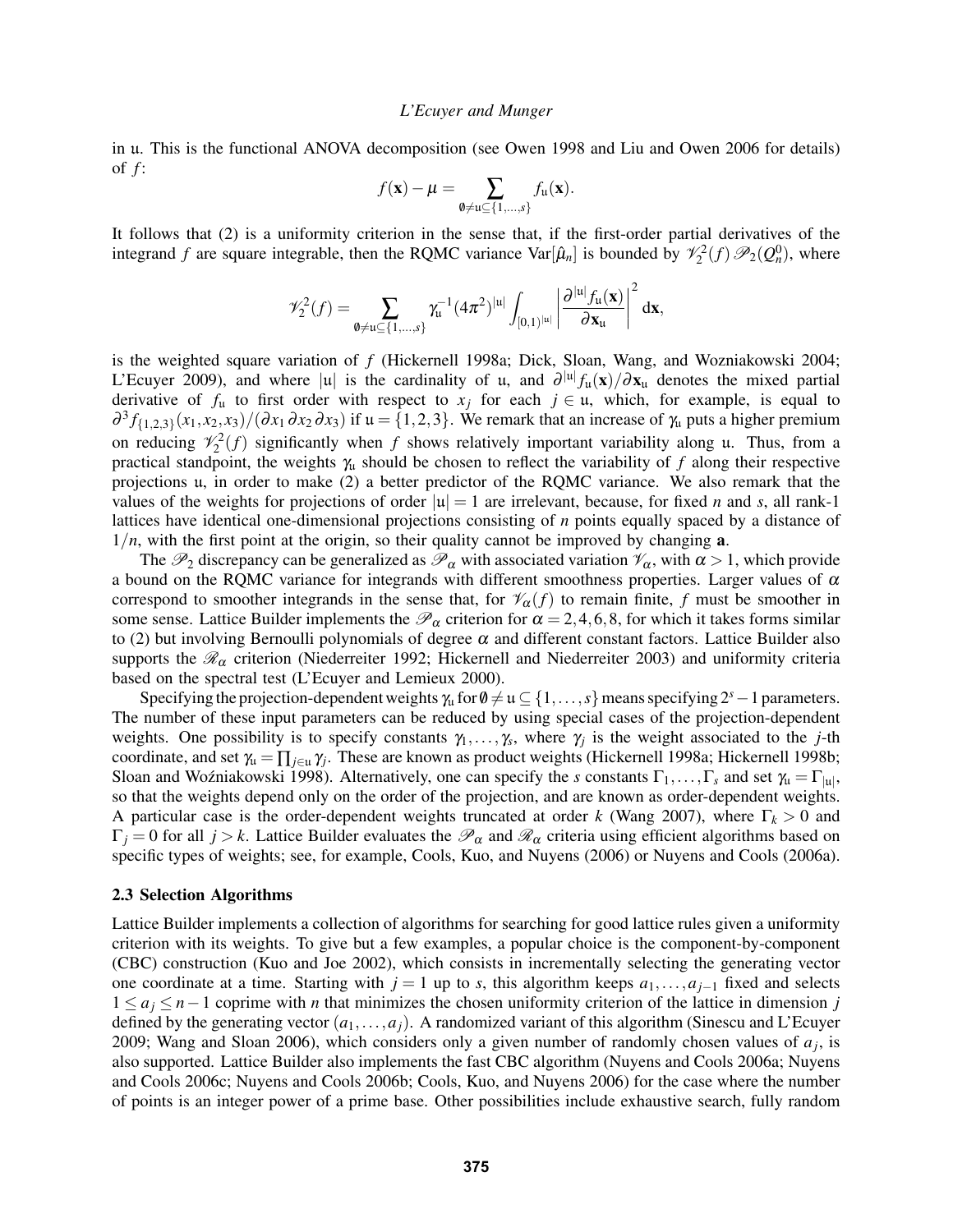search, Korobov constructions and random Korobov constructions (Korobov 1959; L'Ecuyer and Lemieux 2000; Sinescu and L'Ecuyer 2012).

### 2.4 Using the Software

The following example illustrates how Lattice Builder can be called from the command line to perform a CBC construction of an ordinary lattice point set with  $n = 2^{16} = 65,536$  points in dimension  $s = 8$ , based on the  $\mathcal{P}_2$  discrepancy with order-dependent weights truncated at order 3, with  $\Gamma_1 = 1$ ,  $\Gamma_2 = 0.1$  and  $\Gamma_3 = 0.01$ :

```
latbuilder --lattice-type ordinary --size 2^16 --dimension 8 \
--figure-of-merit sum:P2 --weights order-dependent:0:1,0.1,0.01 \
```

```
--construction CBC
```
A trailing backslash indicates that the command continues on the next line. The first token, latbuilder, is the name of the executable program. The next three arguments are straightforward to interpret: they specify, respectively, the type of lattice (ordinary), the number of points  $n = 2^{16}$  and the dimension  $s = 8$ . The  $-\text{figure-of-merit sum:}$  P2 indicates that we want to use the  $\mathcal{P}_2$  discrepancy as the uniformity criterion. The sum: token that precedes P2 correspond to the  $\sum_{\emptyset \neq u \subset \{1,\ldots,s\}}$  operator in (2); Lattice Builder also supports the maximum operator instead of the sum. The next argument specifies the weights for the  $\mathcal{P}_2$ discrepancy, and consists of three colon-separated tokens: the first is the type of weights (order-dependent), the second is the default weight  $\Gamma_{|u|}$  for projection orders  $|u| > k$  where *k* is the maximum projection order for which a weight is explicitly specified by the third token, which is a comma-separated list of values of  $\Gamma_1, \ldots, \Gamma_k$ . In the above example,  $k = 3$ , and we set  $\Gamma_{|u|} = 0$  for  $|u| > k$  with  $\Gamma_1 = 1$ ,  $\Gamma_2 = 0.1$  and  $\Gamma_3 = 0.01$ . The last argument,  $-\text{construction}$  CBC indicates that we want to use the CBC method. The output of the above command would contain the following:

BEST LATTICE: lattice(2ˆ16, [1, 19463, 17213, 14627, 24339, 21007, 18925, 12671]): 8.38924e-06

which indicates that Lattice Builder found a good lattice rule with  $n = 2<sup>16</sup>$ , with the components of **a** listed between [ and ], and whose  $\mathcal{P}_2$  value with the specified order-dependent weights is approximately  $8.39 \times 10^{-6}$ .

In simulation software, there are situations where the dimension of the problem or the required number of points, or even the appropriate weights, are not known in advance, because they are dynamically computed. In these cases, one cannot expect to find any potential combination of *n*, *s* and  $\gamma_u$  in tables of good lattice parameters computed in advance. Lattice Builder can be directly executed by the simulation software to construct good lattice rules of the appropriate number of points and dimension, at the moment they are needed. We give an example of that in Section 3.7 below. Lattice Builder also offers a C++ application programming interface, and thus can be used as a C++ software library by other programs. It can further be extended to support different uniformity criteria, types of weights and construction methods. The software package's web page can be found from the web site of the first author.

#### 3 SIMULATION OF THE HESTON MODEL

#### 3.1 Description of the Problem

Giles and Waterhouse (2009) applied QMC to the multilevel path simulation (Giles 2008) of financial options using the Milstein discretization. We do the same here, but for the Heston volatility model, defined by the following two-dimensional stochastic differential equation (SDE):

$$
dS(t) = rS(t)dt + V(t)^{1/2}S(t)dB_1(t),
$$
\n(3)

$$
dV(t) = \lambda(\sigma^2 - V(t))dt + \xi V(t)^{1/2}dB_2(t), \qquad (4)
$$

for  $t > 0$ , where  $S(t)$  and  $V(t)$  are, respectively, the value and the (always positive) instantaneous variance of an asset price, where  $(B_1, B_2)$  is a pair of standard Brownian motions with correlation  $\rho$  between them and where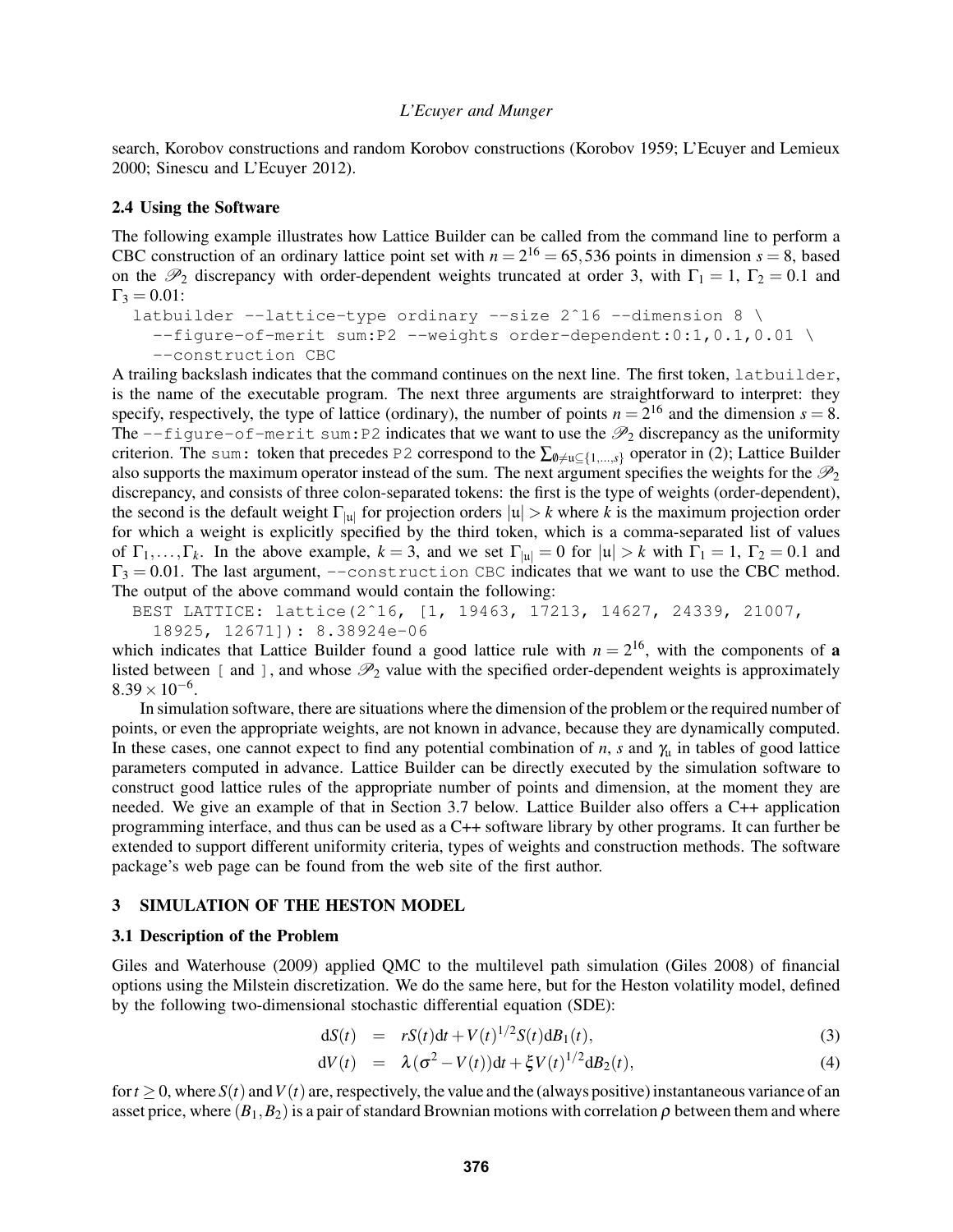the risk-free rate *r*, the long-term average variance  $\sigma^2$ , its rate of return to the mean  $\lambda$  and its volatility  $\xi$  are positive constants. Our goal is to estimate the expectation of a payoff  $P = f({S(t), V(t)) : 0 \le t \le T}$ , which is a function  $f$  of the process trajectory over the time interval  $[0, T]$ . More specifically, we consider two different payoff functions, namely the (discounted) payoff function for a European call option,  $P = e^{-rT} \max(0, S(T) - K)$ , where  $r > 0$  is the risk-free rate and *K* is the strike price (a constant), and for an Asian call option,  $P = e^{-rT} \max(0, \bar{S} - K)$ , where  $\bar{S} = (1/T) \int_0^T S(t) dt$  is the continuous-time average of the process *S* over the time interval [0,*T*]. Our purpose is to illustrate the application of randomly-shifted lattice rules for multilevel path simulation, so we assume that *P* cannot be generated from its exact distribution. In our computations, we use  $T = 1$ ,  $K = 100$ ,  $S(0) = 100$ ,  $V(0) = 0.04$ ,  $r = 0.05$ ,  $\sigma = 0.2$ ,  $\lambda = 5$ ,  $\xi = 0.25$ , and  $\rho = -0.5$ .

### 3.2 Discretization

We discretize the time and use Euler's method with time step *h* to generate an approximate skeleton  $\{(S(t), V(t)) : t = 0, h, 2h, \ldots, dh\}$  of the process  $\{(S(t), V(t)) : t \in [0, T]\}$ , with *d* time steps of length  $h = T/d$ , and we compute a corresponding approximate payoff. More precisely, to reduce the bias, we apply Euler's method to  $(S, W)$  instead of  $(S, V)$ , where  $W(t) = e^{\lambda t} (V(t) - \sigma^2)$ . This gives  $dW(t) =$  $e^{\lambda t} \xi V(t)^{1/2} dB_2(t)$ . The Euler scheme with step size *h* becomes

$$
\widetilde{W}((j+1)h) = \widetilde{W}(jh) + e^{\lambda jh} \xi \widetilde{V}(jh)^{1/2} \sqrt{h} Z_{j,2},
$$

and then, using the identity  $V(t) = \sigma^2 + e^{-\lambda t} W(t)$ ,

$$
\widetilde{V}((j+1)h) = \max\left[0, \sigma^2 + e^{-\lambda h} \left(\widetilde{V}(jh) - \sigma^2 + \xi \widetilde{V}(jh)^{1/2} \sqrt{h} Z_{j,2}\right)\right],
$$
\n(5)

$$
\widetilde{S}((j+1)h) = \widetilde{S}(jh) + rh\widetilde{S}(jh) + [\widetilde{V}(jh)]^{1/2}\widetilde{S}(jh)\sqrt{h}Z_{j,1},
$$
\n(6)

where the vectors  $\mathbf{Z}_j = (Z_{j,1}, Z_{j,2})$  are normal with mean 0 and covariance matrix  $\Sigma$  whose elements are 1 on the diagonal and  $\rho$  elsewhere. The "max $[0,...]$ " is to make sure that the approximation of *V* never becomes negative.

To generate  $\mathbb{Z}_j$ , we use the components of indices  $2j - 1$  and  $2j$  of the input random vector  $\mathbb{U} =$  $(U_1, \ldots, U_s)$ , where  $s = 2d$ , uniformly distributed in  $(0, 1)^s$ , as follows:

$$
\mathbf{Z}_{j} = \begin{pmatrix} Z_{j,1} \\ Z_{j,2} \end{pmatrix} = \underbrace{\begin{pmatrix} 1 & 0 \\ \rho & \sqrt{1-\rho^{2}} \end{pmatrix}}_{\mathbf{A}_{\rho}} \begin{pmatrix} \Phi^{-1}(U_{2j-1}) \\ \Phi^{-1}(U_{2j}) \end{pmatrix} = \begin{pmatrix} \Phi^{-1}(U_{2j-1}) \\ \rho \Phi^{-1}(U_{2j-1}) + \sqrt{1-\rho^{2}} \Phi^{-1}(U_{2j}) \end{pmatrix}, \quad (7)
$$

where  $A_\rho$  is the Cholesky factorization of the variance-covariance matrix  $\Sigma = A_\rho A_\rho^T$  and  $\Phi^{-1}$  is the inverse of the standard normal distribution function.

For the Asian payoff, we also approximate  $\bar{S}$  with its discretized average

$$
\bar{S} = h\left(\frac{\widetilde{S}(0)}{2} + \frac{\widetilde{S}(T)}{2} + \sum_{j=1}^{d-1} \widetilde{S}(jh)\right).
$$

### 3.3 Dimensional Structure of the Problem

Before we start constructing good lattice rules, we need to decide how to set the weights  $\gamma_{\mu}$ . Our previous experimentations (L'Ecuyer and Munger 2012) suggested that, as long as projections with very little variability are not given too much weight and that relevant projections are given enough weight, the variance of the RQMC estimator is not too sensitive to the exact distribution of the weights. Thus, we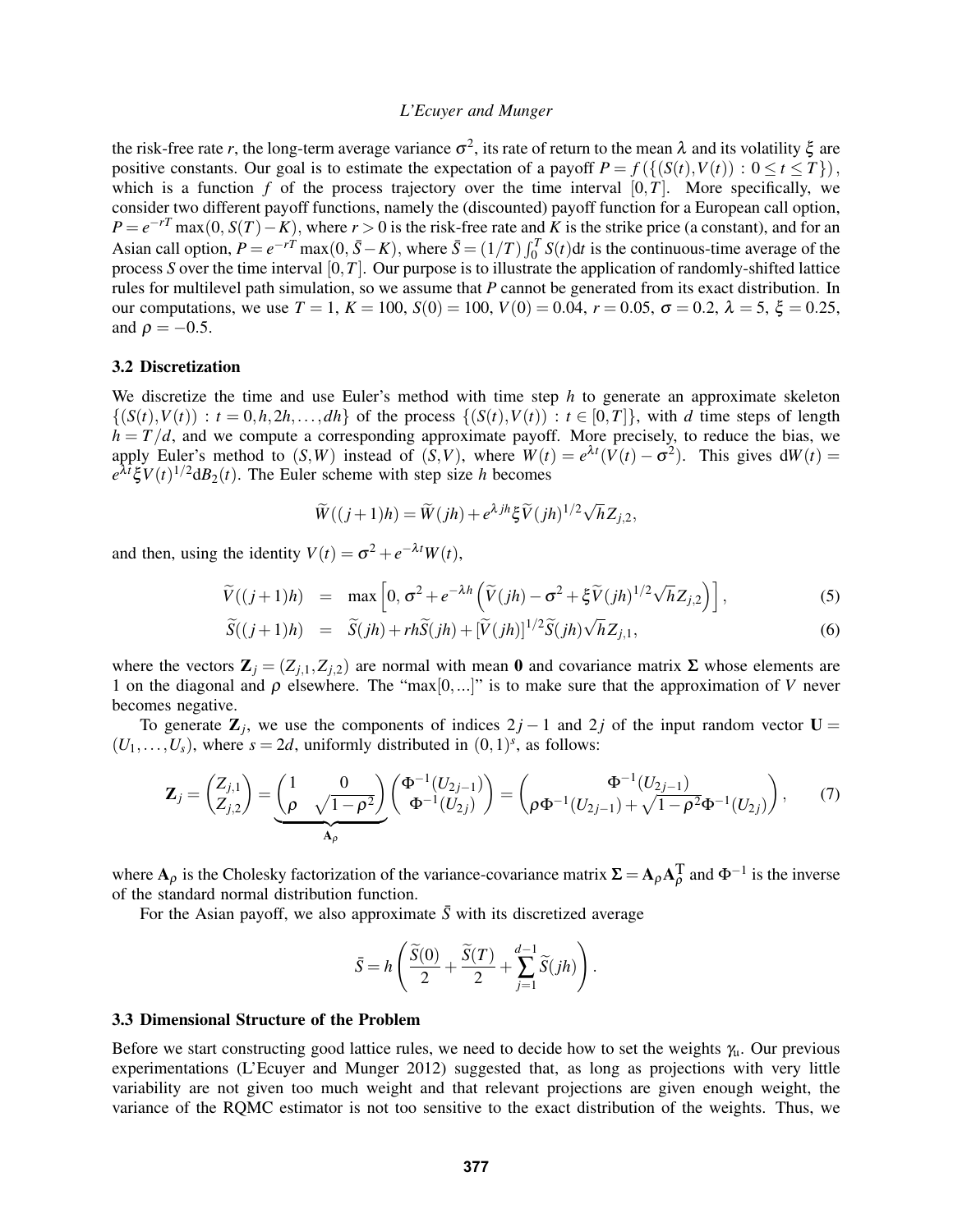

Figure 1: Distribution of the ANOVA variances across projections, for the European (top) and Asian (bottom) payoff functions with  $d = 4$ , for the 32 projections with the largest estimated variance. The horizontal axis lists the projection u by decreasing order of estimated MC variance  $\sigma_u^2$ , plotted along the vertical axis in units of the estimated total MC variance  $Var[f(U)]$ , in log scale. The span of each vertical bar corresponds to a normal confidence interval at 95 % on the variance estimate.

need to assess, at least roughly, the distribution of the variability of the integrand *f* across the different subsets of coordinates u.

We calculated the estimates  $\sigma_u^2$  of the MC variances Var $[f_u(\mathbf{U})]$  of the ANOVA components of *f* for all nonempty subsets  $u \subseteq \{1,\ldots,s\}$ . We computed these estimates using the algorithm proposed by Sobol' and Myshetskaya (2007), with a lattice rule with  $n = 2^{16} + 1 = 65,537$  constructed with Lattice Builder, and using 30 independent random shifts. We decided to only allow a limited computational budget for estimating the  $\sigma_u^2$ 's, so we estimated them for a discretization with  $d = 4$  time steps or, equivalently, for an integrand of dimension  $s = 8$ , assuming that the dimensional structure of the problem is similar for other values of *d*. The results are shown in Figure 1 for the European and Asian payoff functions. We see that projections involving only odd coordinates generally account for a larger portion of the variance than other projections of the same order. This can be explained from (7), where odd coordinates are used to generate  $Z_{j,1}$  and  $Z_{j,2}$ , whereas even coordinates are involved only in generating  $Z_{j,2}$ . With only this observation, it would be tempting to use product weights with larger weights for odd coordinates than for even coordinates. But, in fact, some projections involving even coordinates hold much more variance than others of the same order. This can be explained as follows. We first recall that, in (5) and (6),  $Z_{j,1}$  and  $Z_{j,2}$  are directly used to generate increments of  $\tilde{S}$  and  $\tilde{V}$ , respectively. Because the computation of  $\tilde{S}((j+1)h)$  directly depends on the values of  $Z_{j,1}$  and  $\tilde{V}(jh)$ , joint variations both in  $Z_{j-1,2}$ , which contributes to  $\tilde{V}(jh)$ , and in  $Z_{j,1}$  are expected to have a significant impact on the value of  $\widetilde{S}((j+1)h)$ . Therefore, projections containing pairs of coordinates  $\{2j-2,2j-1\}$  for any  $j=2,\ldots,d$  are expected to account for more variance than other projections involving even coordinates, as confirmed by Figure 1. Such projections would not be given enough weight by product weights as considered above.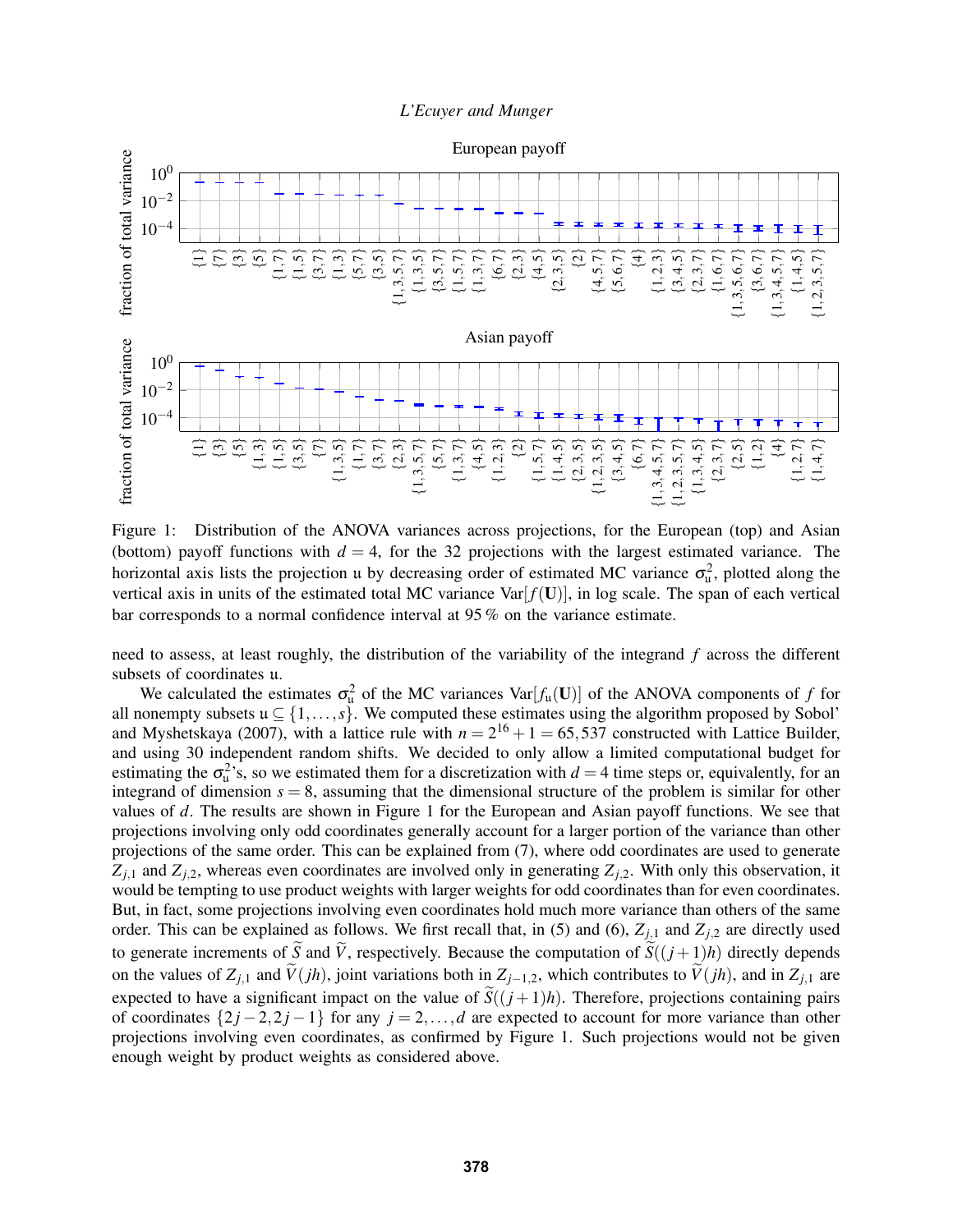### 3.4 Numerical Experiments

We performed experiments with the model and parameters from Section 3.1 and the method described in Section 3.2. Given the observations from Section 3.3, we rule out product weights, but we focus on the fact that projections of lower order generally contribute a larger portion of the total variance than those of higher order. Therefore, we examine a few choices of order-dependent weights truncated at order *k*, of the geometric form  $\gamma_{\mu} = \Gamma^{|u|}$  if  $|u| \leq k$ , and  $\gamma_{\mu} = 0$  otherwise. We consider  $k = 2, 3, 4$  and  $k = \infty$  (not truncated).

To measure the efficiency of estimators and compare their efficiencies, we will use the *work-normalized variance* WNVar $[\hat{\mu}] = C(\hat{\mu})$ Var $[\hat{\mu}]$ , where  $C(\hat{\mu}) = dn$  represents the computing cost, taken here as the product of the number *n* of realizations of the sample path by the number *d* of time steps per realization. We estimate Var[ $\hat{\mu}$ ] by the unbiased sample variance using  $r = 1000$  independent random shifts. We take *r* large enough to obtain reasonable precision on the estimates in order to be able to compare the performance of different methods together. Table 1 shows the results obtained with standard MC and with rank-1 lattice rules constructed by Lattice Builder with  $n = 2^{17} = 131,072$  for the European payoff and  $n = 2^{16} = 65,536$  for the Asian payoff, with  $d = 2^5 = 32$  in both cases. (These particular values of *n* and *d* are chosen to facilitate comparison with results from Section 3.7 below.) Note that, as opposed to MC, the rate of decrease of the RQMC variance as a function of *n* generally depends on *n*, so the associated work-normalized variance may also vary with *n*. Results are also shown for Korobov constructions with  $\mathbf{a} = (1, a, a^2 \mod n, \dots, a^s \mod n)$  taken from L'Ecuyer and Lemieux (2000), based on the spectral criterion  $M_{32}$ , which considers the uniformity of projections consisting exclusively of successive coordinates. We set  $n = 131,071$  with  $a = 29803$  for the European payoff and  $n = 65,521$  with  $a = 2469$  for the Asian one. These Korobov lattices do not perform as well as rank-1 lattices constructed by Lattice Builder with more appropriate uniformity criteria. The European payoff seems more sensitive to the choice of lattice parameters than the Asian payoff. We also tried to vary *n* in the experiments and we observed that it is not always the same choice of weights that yields the smallest or the largest work-normalized variances. However, the lattice rules with  $\Gamma = 0.1$ , which give more weight to high-dimensional projections than the other choices of weights, the lattice rules with  $\Gamma = 0.01$  and  $k = 2$ , which give no weight to projections of dimension 3 or more, as well as the selected Korobov rules, which were constructed while ignoring many relevant projections, consistently yielded significantly larger variances in all cases.

### 3.5 Multilevel Formulation

To reduce the bias on an estimator for *P* based on this approximate process, *h* should be made as small possible, but the computing cost of generating  $\{(S(t), V(t)) : t = 0, h, 2h, \ldots, dh\}$  is usually proportional to the number of time steps  $d = T/h$ . Giles (2008) developed a method, based on multigrid ideas in numerical analysis, to obtain an estimator with the same low bias and almost the same variance as an estimator based on a very fine grid (small *h*), with a computing effort comparable to that required with a coarse discretization (large *h*). The idea is to generate a basic low-variance estimator for the expectation of the approximate payoff based on a very coarse discretization by averaging a large number of realizations, then to refine the estimator by applying a series of corrections based on finer discretizations. Because the corrections are small in magnitude compared to the basic estimator, they can reach a variance comparable to that of the basic estimator using much fewer realizations. Formally, let the step sizes be  $h_\ell = m^{-\ell}T$ ,  $\ell = 0, \ldots, L$ , for some integers  $m \ge 2$  and  $L \ge 0$ . Let  $P_\ell$  denote the (random) payoff based on  $\{(S(t), V(t)) : t = 0, h_\ell, 2h_\ell, \ldots, d_\ell h_\ell\}$ with time step  $h_\ell$  and  $d_\ell = T/h_\ell = m^\ell$ . Then,

$$
\mathbb{E}[P_L] = \mathbb{E}[P_0] + \sum_{\ell=1}^L \mathbb{E}[P_\ell - P_{\ell-1}].
$$

The multilevel method estimates  $\mathbb{E}[P_0]$  by the average  $Y_0$  of  $n_0$  realizations of  $P_0$ , and estimates  $\mathbb{E}[P_\ell - P_{\ell-1}]$ by the average  $Y_\ell$  of  $n_\ell$  realizations of  $P_\ell - P_{\ell-1}$ , for each  $\ell$ . The overall estimator of  $\mathbb{E}[P]$  is  $Y = \sum_{\ell=0}^L Y_\ell$ .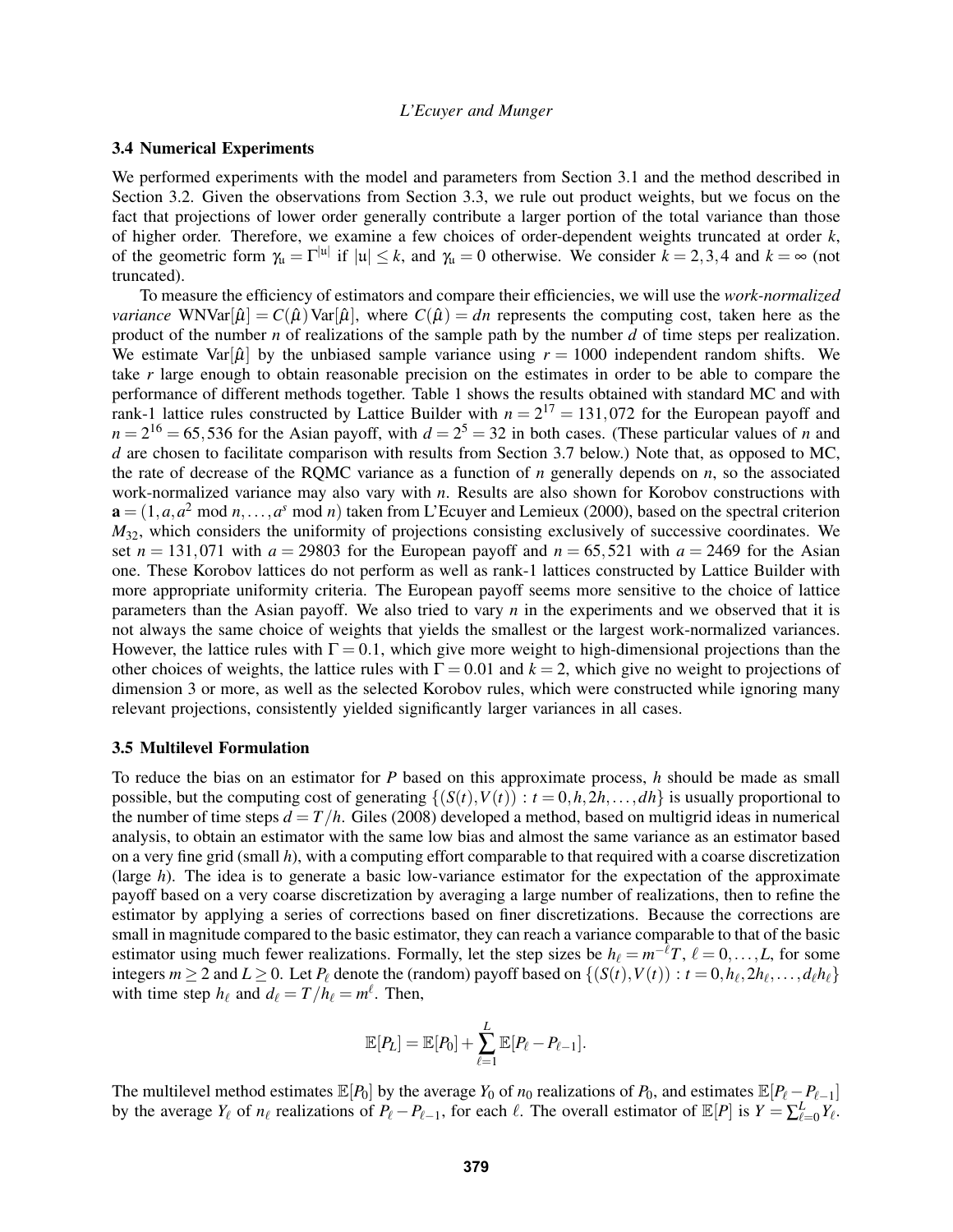Table 1: Estimated WNVar[ $\hat{\mu}$ ] for  $d = 2^5 = 32$ , for the European and Asian payoffs with  $n = 2^{17} = 131,072$ and  $n = 2^{16} = 65,536$ , respectively. Under the (incorrect) assumption that  $\hat{\mu}$  is normally distributed, the relative half-width of confidence intervals at 95 % is of approximately 9 %. The column labels SL and ML stand for the single-level and multilevel cases from Sections 3.4 and 3.7, respectively. Note that  $\hat{\mu} = Y$  in the multilevel case. In the single level case, the line labeled Korobov corresponds to ordinary Korobov rules with  $n = 131,071$  and  $a = 29803$  for the European payoff and with  $n = 65,521$  and  $a = 2469$  for the Asian payoff. In the multilevel case, it corresponds to embedded Korobov rules with  $a = 1267$ . The line labeled MC shows the work-normalized variances obtained using MC instead of lattice rules.

| Г         | k        | European |      | Asian |      |
|-----------|----------|----------|------|-------|------|
|           |          | SL       | ML   | SL    | ML   |
| 0.1       | $\infty$ | 510      | 1770 | 150   | 222  |
| 0.01      | $\infty$ | 451      | 396  | 101   | 124  |
| 0.001     | $\infty$ | 347      | 451  | 104   | 169  |
| 0.01      | 2        | 524      | 653  | 124   | 213  |
| 0.01      | 3        | 378      | 387  | 104   | 148  |
| 0.01      | 4        | 356      | 378  | 110   | 128  |
| Korobov   |          | 1560     | 586  | 714   | 216  |
| <b>MC</b> |          | 12348    | 3012 | 3635  | 1347 |

One important feature is that each realization of  $P_\ell - P_{\ell-1}$  is simulated with common random numbers across the two terms. For this, we first simulate the process with time step  $h_\ell$  to obtain  $P_\ell$ . This requires  $2m^{\ell}$  random numbers to simulate the increments of the two-dimensional process over the  $m^{\ell}$  time steps. We denote here by  $\mathbf{Z}_j^{\ell}$  rather than by  $\mathbf{Z}_j$ , defined in (7), the intermediate two-dimensional normal vector generated using the *j*-th pair of these random numbers. Then, to simulate the process with time step  $h_{\ell-1} = mh_{\ell}$ , we set  $\mathbf{Z}_{j}^{\ell-1} = m^{-1/2} \sum_{k=1}^{m} \mathbf{Z}_{(j-1)m+k}^{\ell}$ , hence  $\mathbf{Z}_{j}^{\ell-1}$  is produced with common random numbers with  $\mathbf{Z}_{(j-1)m+1}^{\ell},\ldots,\mathbf{Z}_{jm}^{\ell}$  and also has the same distribution as  $\mathbf{Z}_j$ . However, independent random numbers are used across different values of  $\ell$ , so that  $Var[Y] = \sum_{\ell=0}^{L} Var[Y_{\ell}]$ .

The idea from Giles and Waterhouse (2009) is to choose *L* and  $n_0, \ldots, n_L$  in order to obtain a mean square error on *Y* of at most  $\varepsilon^2$ , which can be achieved by requiring that both the square bias and the variance be smaller than  $\epsilon^2/2$  (the mean square error is defined as their sum). The authors estimate the bias on *Y* with  $(m-1)^{-1} \max\{m^{-1}|Y_{L-1}|,|\overline{Y}_L|\}$  (see Giles 2008 for the details), and the variance with the unbiased sample variance. To simulate *Y*, the maximum level *L* is incremented iteratively until the bias estimate is smaller than  $\varepsilon/\sqrt{2}$ , and the numbers of points  $n_0, \ldots, n_L$  are chosen in such a way to try to minimize the work-normalized variance  $WNVar[Y] = C(Y)Var[Y]$ , with  $C(Y) = \sum_{\ell=0}^{L} C(Y_{\ell}) = \sum_{\ell=0}^{L} m^{\ell} n_{\ell}$ .

For MC,  $n_\ell$  can be chosen in advance. It is known that the MC variance of  $Y_\ell$  decreases as  $n_\ell^{-1}$  and it can be shown that taking  $n_\ell$  proportional to  $h_\ell$  minimizes WNVar[*Y*], under mild conditions, which hold for example if we use the Euler discretization and if the payoff function is Lipchitz continuous. For RQMC, the convergence rate of  $Var[Y_\ell]$  in terms of  $n_\ell$  is not known precisely, so  $n_\ell$  is chosen adaptively as follows. Until Var $[Y] < \varepsilon^2/2$ , the estimator  $Y_\ell$  is refined by doubling  $n_\ell$  for the level  $\ell \in \{0,\ldots,L\}$  that has the largest potential of reduction of variance per unit cost of increasing the number of points by a factor of *b*. The authors measure this potential as  $Var[Y_{\ell}]/C(Y_{\ell})$ , assuming that most of the variance of  $Y_{\ell}$  can be eliminated by increasing  $n_\ell$  by a factor *b*. This adaptive refinement of  $Y_0, \ldots, Y_L$  is performed every time L is incremented. The use of embedded lattice rules  $Q_h^0$  $b_0^0 \subset \cdots \subset Q_{b^p}$  in base *b* = 2 allows for reusing the realizations of  $P_\ell - P_{\ell-1}$  for  $\ell \ge 1$ , or of  $P_0$  for  $\ell = 0$ , already summed into  $Y_\ell$  before doubling  $n_\ell$  (this also means that the *r* independent realizations of  $Y_\ell$  must be stored). As we increase  $L$ , we use Lattice Builder to construct good embedded lattice rules  $Q_h^0$  $b<sup>0</sup>$  ⊂ ··· ⊂  $Q_{b<sup>p</sup>}$  in base *b* = 2 with *p* = 16 and in dimension  $m<sup>L</sup>$ .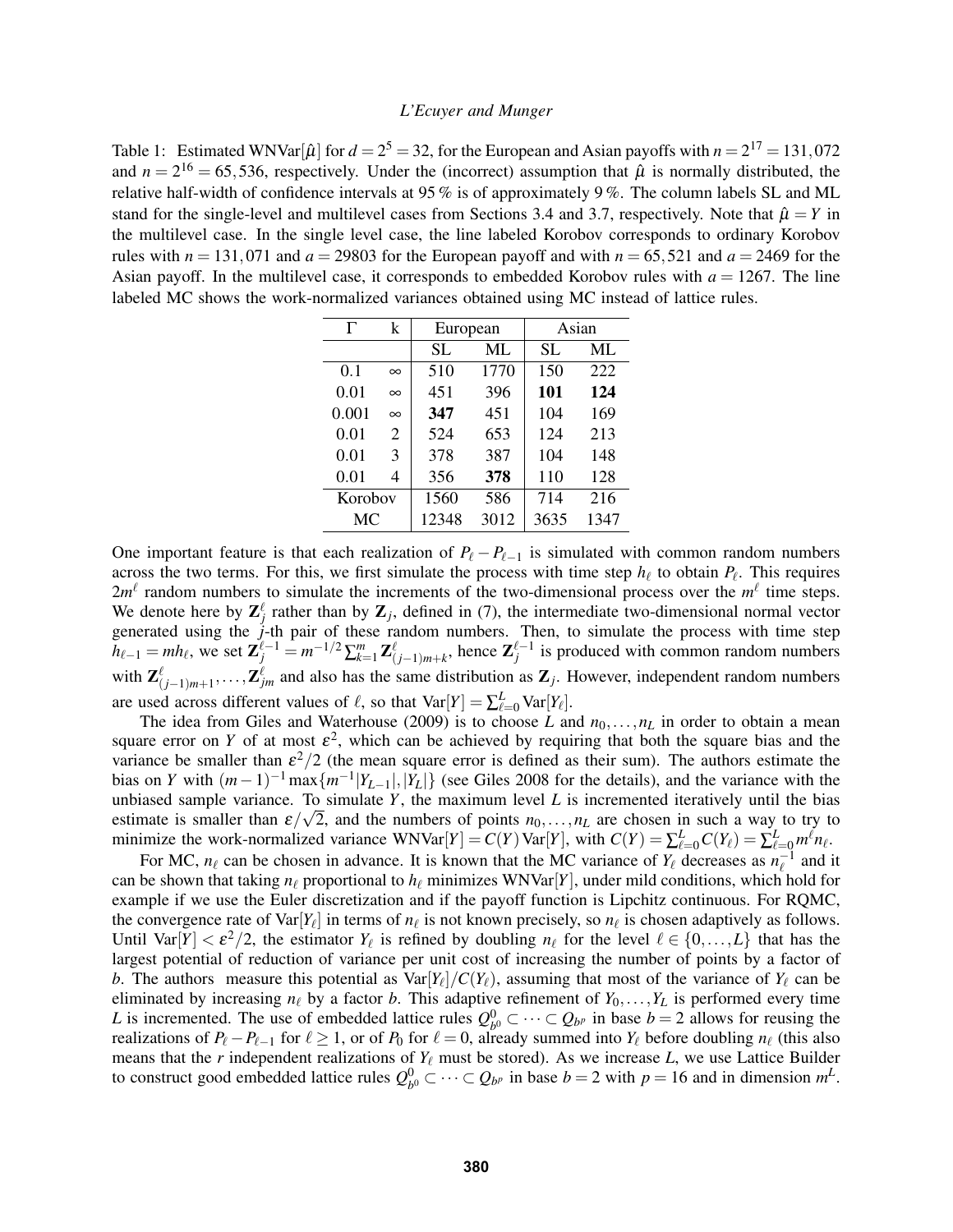#### 3.6 Dimensional Structure of the Multilevel Problem

In this section, we repeat the analysis from Section 3.3, but for the integrand used to compute the estimator *Y*<sub>2</sub> of  $\mathbb{E}[P_2 - P_1]$  based on replicates of  $P_2 - P_1$ , instead of for the integrand used to compute the estimator of  $\mathbb{E}[P_2]$  as was done in Section 3.3. The results are shown in Figure 2. Most of the remarks from Section 3.3 also hold here. In general, RQMC works best if the bulk of the variance is held by projections of low orders. However, here, and especially for the European payoff function, a much smaller portion of the variance is contributed from projections of order 1, compared to the single-level case of Section 3.3.



Figure 2: Distribution of the ANOVA variances across projections of  $P_2 - P_1$ , for the European (top) and Asian (bottom) payoff functions, for the 32 projections with the largest estimated variance. See Figure 1.

### 3.7 Numerical Experiments with the Multilevel Problem

Here we apply the multilevel approach described in Section 3.5 to the discretization from Section 3.2 of the problem of Section 3.1. Because the maximum value of *L* that will be used is not known in advance, every time *L* is increased, our simulation software calls Lattice Builder as illustrated in Section 2.4 to construct new good embedded lattice rules in dimension  $s = 2^{L+1}$ .

For  $\varepsilon = 0.01$ , the estimation of the European and Asian payoff converged at  $L = 5$ , with  $Y \approx 10.46$  and 5.76, respectively. The ML columns of Table 1 give the work-normalized variances of *Y* using different types of weights, and also with embedded Korobov lattices with *a* = 1267, taken from Hickernell et al. (2001). In Section 3.4, we chose  $d = 2^L$  where L is the highest level reached by the multilevel algorithm, and we selected *n* such that the total computational cost is the same as with the multilevel algorithm. The results here are qualitatively very similar to those from Section 3.4. What is surprising is that the multilevel approach consistently yields larger values of  $WNVar[Y]$  than those from the single-level method. To understand this, we examine the allocation of the computational effort across the different levels.

The multilevel approach relies on the decreasing magnitude of  $P_\ell - P_{\ell-1}$  (and its variance) to maintain a low value of  $Var[Y_\ell]$  while decreasing  $n_\ell$  with  $\ell$ . This *permits one to maintain* the total variance under a target threshold  $\epsilon^2/2$  while reducing the total computational effort. With MC, the optimal allocation of work consists in taking  $C(Y_\ell)$  constant across all levels  $\ell$ . With RQMC, in contrast, we do not know in advance what the optimal allocation of work across the different levels is. Table 2 shows the estimates of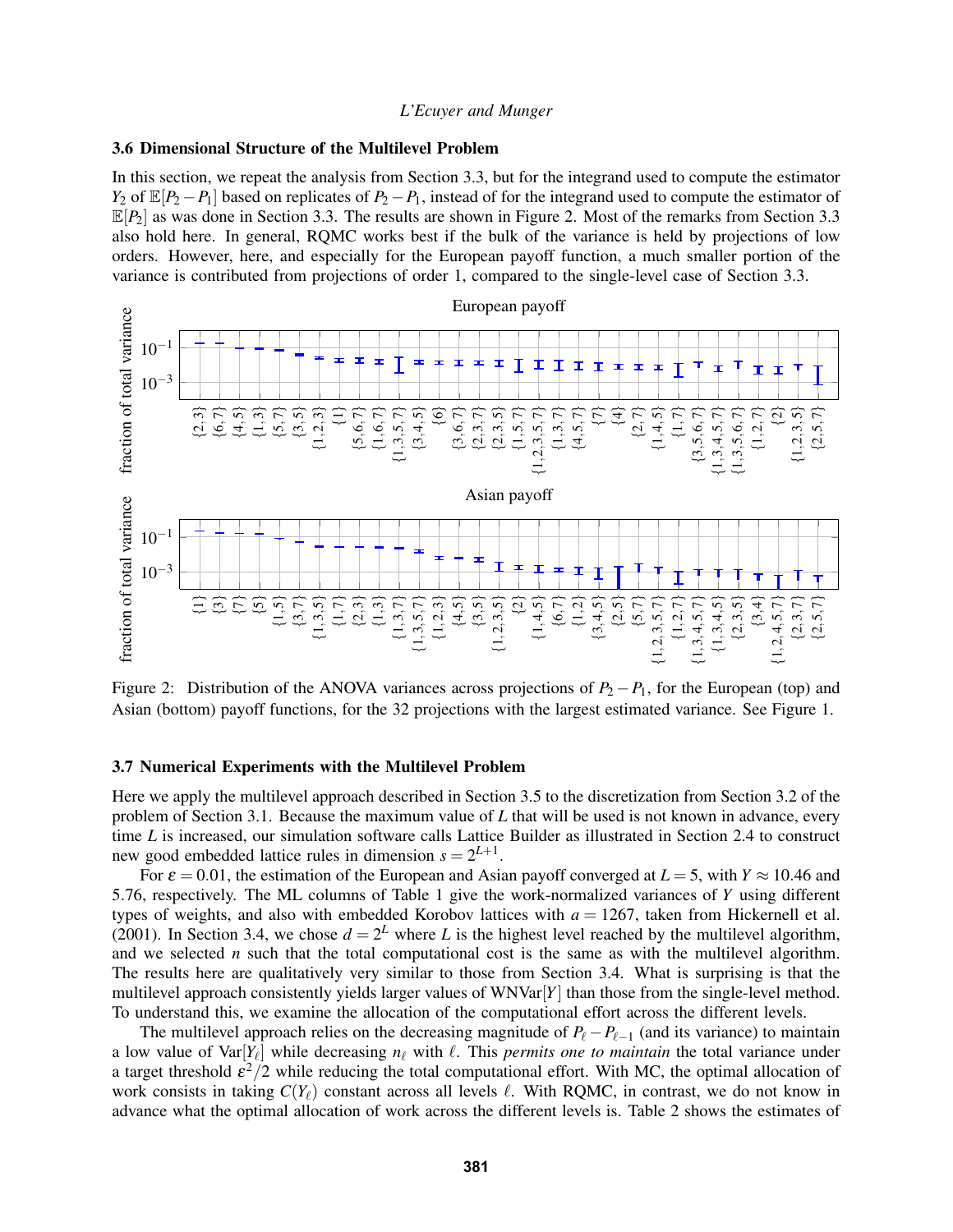Var $[Y_\ell]$  for the European and Asian payoffs, for MC and for lattice rules with  $\Gamma = 0.01$  and  $k = \infty$ . The numbers displayed for MC are adjusted to correspond to the same total cost *C*(*Y*) as obtained with lattice rules. For the case of lattice rules, the values of  $C(Y_\ell)$  resulting from the adaptive selection of  $n_\ell$  are also given in parentheses, and tend to increase with  $\ell$ . The explanation for this is twofold. First, the adaptive multilevel RQMC algorithm, as originally formulated, estimates the potential of reduction of variance per unit cost in exactly the same way for lower and higher levels. However, the RQMC variance generally converges more slowly with  $n_\ell$  in high dimension (higher levels) than in low dimension (lower levels). It follows that the adaptive algorithm overestimates the potential of reduction of variance per unit cost at higher levels, relative to that at lower levels, which results in a shift of the computational effort towards the more demanding higher levels. The second part of the explanation is that, as we have seen in Section 3.6,  $P_{\ell} - P_{\ell-1}$  has a larger portion of its variance contributed by projections of dimension larger than unity than just  $P_\ell$ , which makes RQMC less profitable when computing  $P_\ell - P_{\ell-1}$  than when computing  $P_\ell$ . Thus, shifting much of the RQMC computational effort toward higher levels appears to be counterproductive in the end.

Table 2:  $Var[Y_\ell]$  as a function of  $\ell$  for  $\varepsilon = 0.01$ , for the European and Asian payoffs, using MC and rank-1 lattice rules with  $\Gamma = 0.01$  and  $k = \infty$  (not truncated).  $C(Y_\ell)$  is given in parentheses for the case of lattice rules; for MC,  $C(Y_\ell)$  is the same for all  $\ell$ .

| $\ell$         |                             | European                                | Asian                |                                          |  |
|----------------|-----------------------------|-----------------------------------------|----------------------|------------------------------------------|--|
|                | MC                          | $\Gamma = 0.01$                         | MC.                  | $\Gamma = 0.01$                          |  |
|                | $2.3 \times 10^{-4}$        | $8.2 \times 10^{-7}$ $(2^{18})$         | $1.5 \times 10^{-4}$ | $7.4 \times 10^{-7}$ $\overline{2^{17}}$ |  |
|                | $5.4 \times 10^{-6}$        | $7.9 \times 10^{-7}$ (2 <sup>18</sup> ) | $8.8 \times 10^{-5}$ | $1.6 \times 10^{-6}$ (2 <sup>17</sup> )  |  |
|                | $2 \mid 8.0 \times 10^{-6}$ | $3.6 \times 10^{-6}$ (2 <sup>19</sup> ) | $5.6 \times 10^{-5}$ | $3.4 \times 10^{-6}$ (2 <sup>18</sup> )  |  |
| 3              | $2.3 \times 10^{-5}$        | $1.3 \times 10^{-5}$ (2 <sup>20</sup> ) | $4.2 \times 10^{-5}$ | $7.9 \times 10^{-6}$ (2 <sup>19</sup> )  |  |
|                | $4 \mid 4.0 \times 10^{-5}$ | $1.7 \times 10^{-5}$ (2 <sup>21</sup> ) | $4.3 \times 10^{-5}$ | $9.6 \times 10^{-6}$ (2 <sup>20</sup> )  |  |
| 5 <sup>1</sup> | $5.2 \times 10^{-5}$        | $1.2 \times 10^{-5}$ (2 <sup>22</sup> ) | $4.6 \times 10^{-5}$ | $1.6 \times 10^{-5}$ (2 <sup>20</sup> )  |  |

### 4 CONCLUSION

Lattice Builder is useful to construct lattice rules on the fly, as they are needed. In our examples, the performance of RQMC was generally sensitive to the choice of criterion and weights, and it was profitable to construct our own lattice rules instead of using parameters (for the Korobov rules) obtained without targeting a specific application. Besides, we have seen that the multilevel RQMC algorithm proposed by Giles and Waterhouse (2009) did not perform as well for RQMC for our examples, possibly because of the way it allocates the computational effort across the different levels, and because the structure of the multilevel integrands is less RQMC-friendly.

#### ACKNOWLEDGMENTS

This work has been supported by NSERC-Canada and by a Canada Research Chair to the first author.

### REFERENCES

Cools, R., F. Y. Kuo, and D. Nuyens. 2006. "Constructing embedded lattice rules for multivariate integration". *SIAM Journal on Scientific Computing* 28 (16): 2162–2188.

Dick, J., I. H. Sloan, X. Wang, and H. Wozniakowski. 2004. "Liberating the weights". *Journal of Complexity* 20 (5): 593–623.

Giles, M. B. 2008. "Multilevel Monte Carlo path simulation". *Operations Research* 56 (3): 607–617.

Giles, M. B., and B. J. Waterhouse. 2009. "Multilevel quasi-Monte Carlo path simulation". *Advanced Financial Modelling, Radon Series on Computational and Applied Mathematics*:165–181.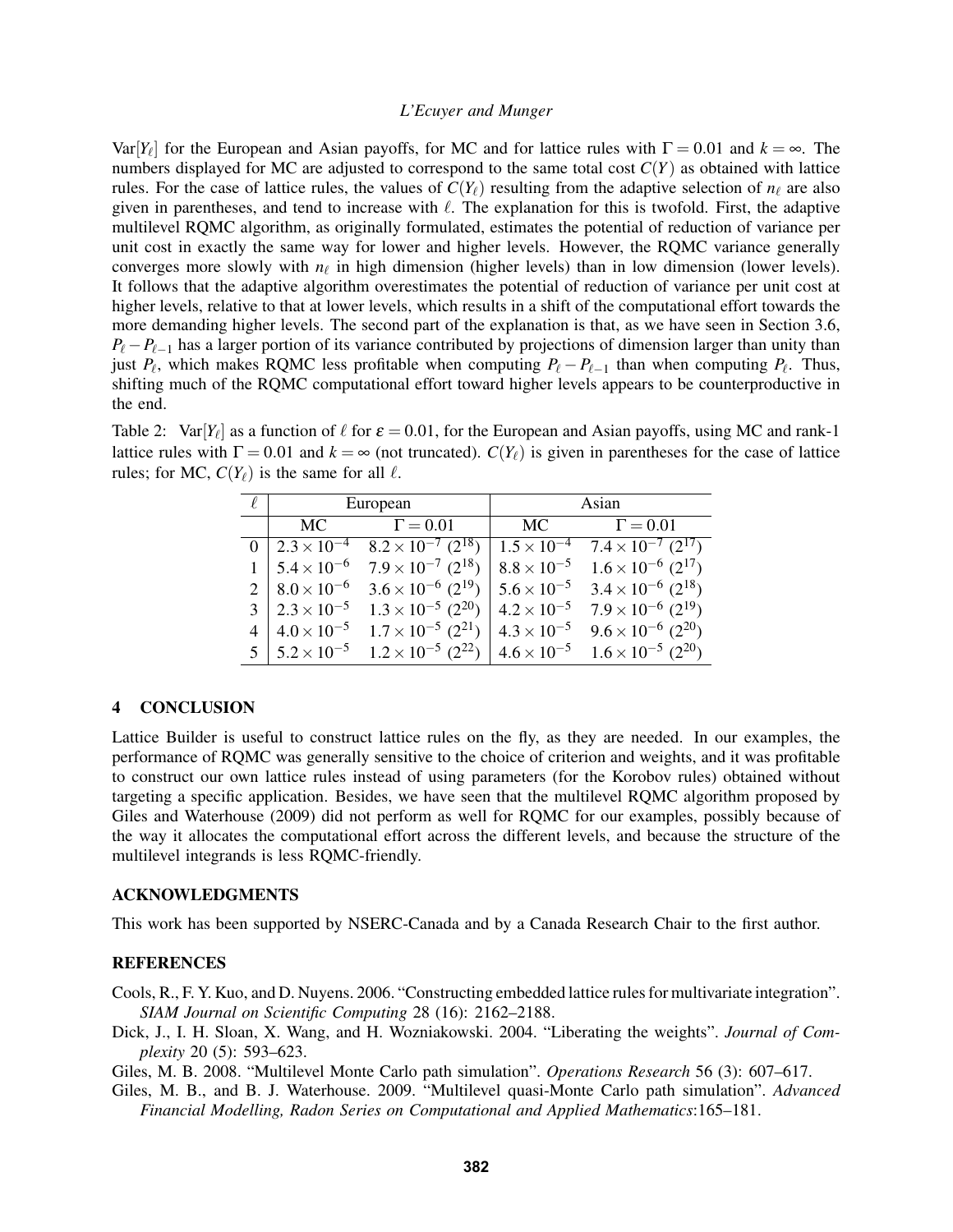- Hickernell, F. J. 1998a. "A Generalized Discrepancy and Quadrature Error Bound". *Mathematics of Computation* 67 (221): 299–322.
- Hickernell, F. J. 1998b. "Lattice Rules: How Well do They Measure Up?". In *Random and Quasi-Random Point Sets*, edited by P. Hellekalek and G. Larcher, Volume 138 of *Lecture Notes in Statistics*, 109–166. New York: Springer-Verlag.
- Hickernell, F. J., H. S. Hong, P. L'Ecuyer, and C. Lemieux. 2001. "Extensible Lattice Sequences for Quasi-Monte Carlo Quadrature". *SIAM Journal on Scientific Computing* 22 (3): 1117–1138.
- Hickernell, F. J., and H. Niederreiter. 2003. "The existence of good extensible rank-1 lattices". *Journal of Complexity* 19 (3): 286–300.
- Korobov, N. M. 1959. "The Approximate Computation of Multiple Integrals". *Dokl. Akad. Nauk SSSR* 124:1207–1210. in Russian.
- Kuo, F. Y., and S. Joe. 2002. "Component-by-Component Construction of Good Lattice Rules with a Composite Number of Points". *Journal of Complexity* 18 (4): 943–976.
- L'Ecuyer, P. 2009. "Quasi-Monte Carlo Methods with Applications in Finance". *Finance and Stochastics* 13 (3): 307–349.
- L'Ecuyer, P., and C. Lemieux. 2000. "Variance Reduction via Lattice Rules". *Management Science* 46 (9): 1214–1235.
- L'Ecuyer, P., and D. Munger. 2012. "On Figures of Merit for Randomly-Shifted Lattice Rules". In *Monte Carlo and Quasi-Monte Carlo Methods 2010*, edited by H. Wozniakowski and L. Plaskota, 133–159. Berlin: Springer-Verlag.
- Liu, R., and A. B. Owen. 2006. "Estimating Mean Dimensionality of Analysis of Variance Decompositions". *Journal of the American Statistical Association* 101 (474): 712–721.
- Niederreiter, H. 1992. *Random Number Generation and Quasi-Monte Carlo Methods*, Volume 63 of *SIAM CBMS-NSF Regional Conference Series in Applied Mathematics*. Philadelphia, PA: SIAM.
- Nuyens, D., and R. Cools. 2006a. "Fast algorithms for component-by-component construction of rank-1 lattice rules in shift-invariant reproducing kernel Hilbert spaces". *Mathematics of Computation* 75:903– 920.
- Nuyens, D., and R. Cools. 2006b. "Fast Component-by-Component Construction, a Reprise for Different Kernels". In *Monte Carlo and Quasi-Monte Carlo Methods 2004*, edited by H. Niederreiter and D. Talay, 373–387.
- Nuyens, D., and R. Cools. 2006c. "Fast component-by-component construction of rank-1 lattice rules with a non-prime number of points". *Journal of Complexity* 22:4–28.
- Owen, A. B. 1998. "Latin Supercube Sampling for Very High-Dimensional Simulations". *ACM Transactions on Modeling and Computer Simulation* 8 (1): 71–102.
- Sinescu, V., and P. L'Ecuyer. 2009. "On the Behavior of Weighted Star Discrepancy Bounds for Shifted Lattice Rules". In *Monte Carlo and Quasi-Monte Carlo Methods 2008*, edited by P. L'Ecuyer and A. B. Owen, 603–616. Berlin: Springer-Verlag.
- Sinescu, V., and P. L'Ecuyer. 2012. "Variance Bounds and Existence Results for Randomly Shifted Lattice Rules". *Journal of Computations and Applied Mathematics* 236:3296–3307.
- Sloan, I. H., and S. Joe. 1994. *Lattice Methods for Multiple Integration*. Oxford: Clarendon Press.
- Sloan, I. H., and H. Woźniakowski. 1998. "When are Quasi-Monte Carlo Algorithms Efficient for High-Dimensional Integrals". *Journal of Complexity* 14:1–33.
- Sobol', I. M., and E. E. Myshetskaya. 2007. "Monte Carlo Estimators for Small Sensitivity Indices". *Monte Carlo Methods and Applications* 13 (5–6): 455–465.
- Wang, X. 2007. "Constructing Robust Good Lattice Rules for Computational Finance". *SIAM Journal on Scientific Computing* 29 (2): 598–621.
- Wang, X., and I. H. Sloan. 2006. "Efficient Weighted Lattice Rules with Applications to Finance". *SIAM Journal on Scientific Computing* 28 (2): 728–750.